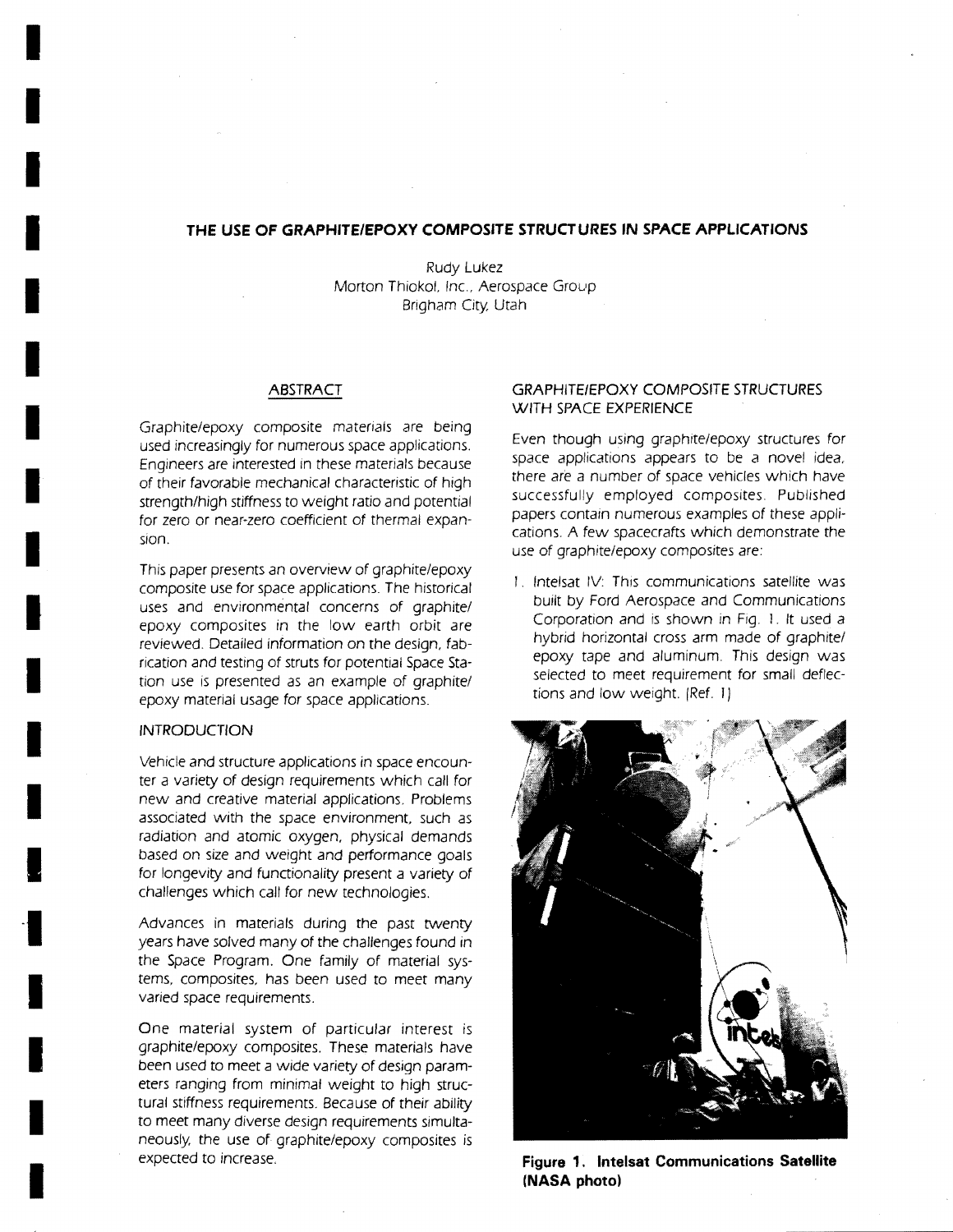- 2. Anik: Anik, pictured in Fig. 2, is the Canadian communications satellite and was built by RCA Astro-Electronics Anik's antenna structure is a 6 ft high elliptical parabola fabricated from graphite/epoxy skin/aluminum honeycomb core components. This material system was chosen to satisfy Anik's requirements for:
	- 1. controlling solar radiation effects,
	- 2. reducing thermal distortions and
	- 3. maintaining high structural stiffness. (Ref. 1)



**Figure 2. Anik, A Canadian Communications Satellite (NASA photo)** 

3. Viking: The Viking spacecraft, which was used in the late 1970s for the exploration of Mars, employed graphite/epoxy parts built by Ford Motor Company's Philco Division. As with Anlk, a 5 ft diameter antenna using graphite/ epoxy skins over an aluminum honeycomb was designed for the lander (see Fig. 3) and satellite (see Fig. 4). Composites were selected to meet requirements for

I

I

I

I

I

I

I

I

I

I

I

I

I

I

I

I

I

I

I

- 1. low thermal response,
- 2. high structural stiffness and
- 3. low weight. (Ref. 1)



**Figure 4. Viking Satellite Above Mars Deploying Viking Lander (NASA photo)** 



**Figure 3. Viking Lander Spacecraft on the Surface of Mars (NASA photo)**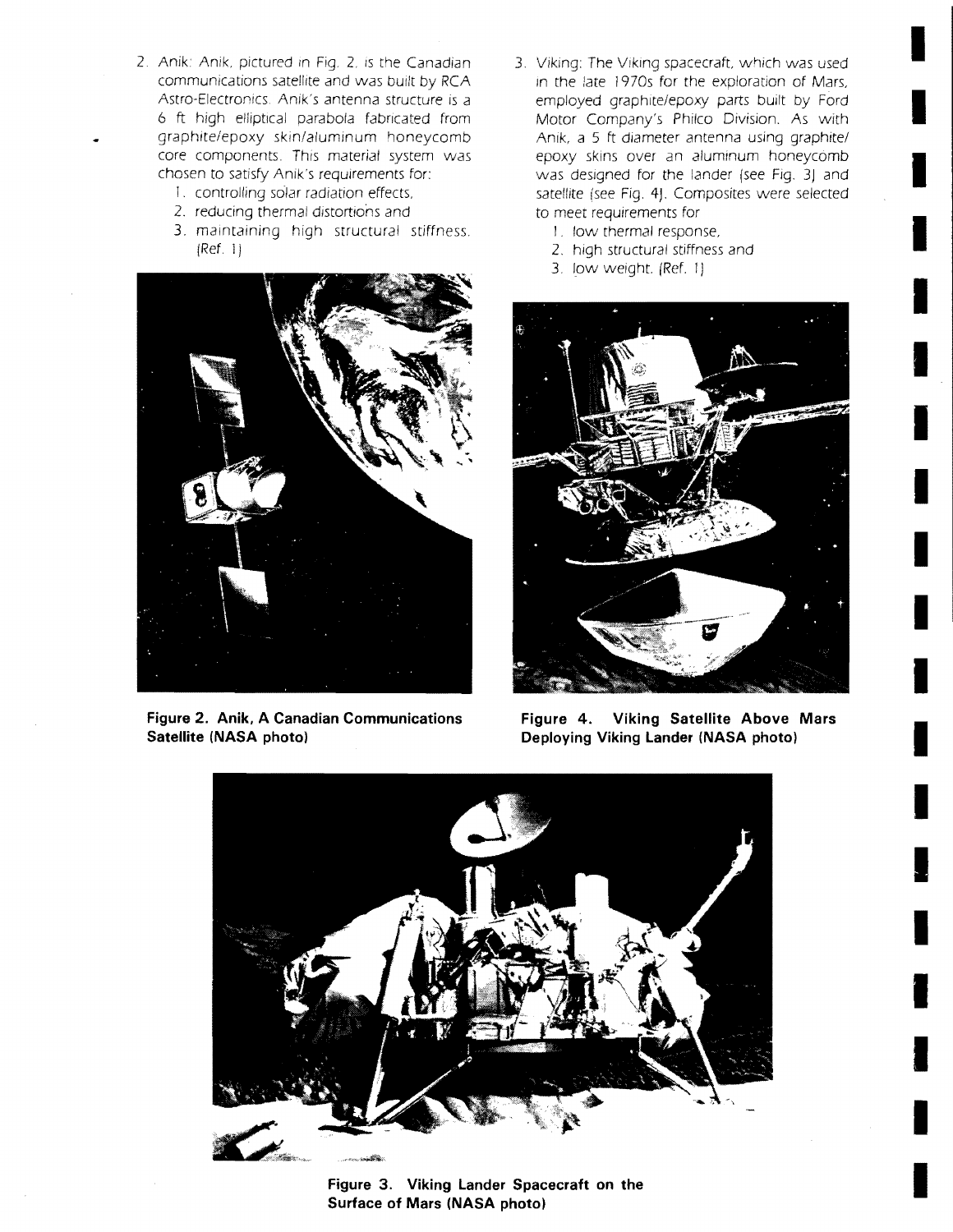4. DSCS III: Another space vehicle which uses graphite/epoxy composites is the third Defense Satellite Communication System [DSCS III) satellite shown in Fig. 5. This geosynchronous communications satellite employs several graphite/ epoxy parts including: 1. the launch adaptor, and 2. five different structural support strut configurations for primary and secondary applications. The use of graphite/epoxy parts reduced the satellite's weight by 25 lb. [Ref. 2)



**Figure 5. Defense Satellite Communications System III** 

There are many other examples from past, current, and future space projects which call for graphite/ epoxy composite structures. Future planned composite use include:

- 1. the Space Telescope depicted in Fig. 6,
- 2. cryogenic tanks,
- 3. advanced.antenna systems,
- 4. Space Tug,

I

I

I

I

I

I

I

I

I

I

I

I

I

I

I

I

I

I

I

- 5. Space Station, which is discussed in greater detail below, and
- 6. Small, lightweight satellite systems.



**Figure 6. The Space Telescope (NASA photo)** 

# THE SPACE ENVIRONMENT AND COMPOSITES

The space environment is not very conducive to unprotected graphite/epoxy composite systems or most other organic materials. Of particular interest is the environment surrounding low-earth orbit (LEO) which is where many orbital spacecrafts, including the Space Shuttle and Space Station, are designed to operate.

Specific environmental concerns include:

# Radiation

Space radiation, comprised of electrons and protons in the earth's magnetic field, can alter the dimensional stability and thermomechanical properties of graphite/epoxy composites; in fact, any part with an organic constituent can be adversely affected by radiation if not properly protected. Radiation produces damaging effects in organic compounds, such as graphite/epoxy composites, through chain-scission and cross-linking at various radiation doses ranging from  $10<sup>5</sup>$  to  $10<sup>9</sup>$  rads. (Ref. 3) This causes a reduction of a composite's glass transition temperature  $[T_{q}]$ .

Radiation damage effects include changes in structural

- 1. melting and softening points,
- 2. hardness,
- 3. electrical properties,
- 4. ultimate tensile strength,
- 5. elongation,
- 6. modulus of elasticity and
- 7. dimensional instability. [Ref. 3)

Since radiation effects are cumulative, structures planned for long service life need adequate protection from radiation exposure. The Space Station will *see* the equivalent of 15 years of radiation exposure during its planned life.

# Thermal cycling

Most spacecraft missions involve orbits around the earth. During these orbits, a spacecraft passes in and out of the earth's shadow and experiences extreme minimum and maximum temperatures on a cyclical schedule. This cycling can induce microcracks in composite resins which reduce part stiffness and changes the overall coefficient of thermal expansion (CTE). (Ref. 4)

Thermal cycling effects can be prevented by using protective coatings over exposed composite parts. Typical protective coatings include aluminum foils. The purpose of these protective coatings is to distribute temperatures uniformly around and along the exposed structure.

As structures are scheduled for increased service life in space, thermal cycling will become more important. As an example of the magnitude of this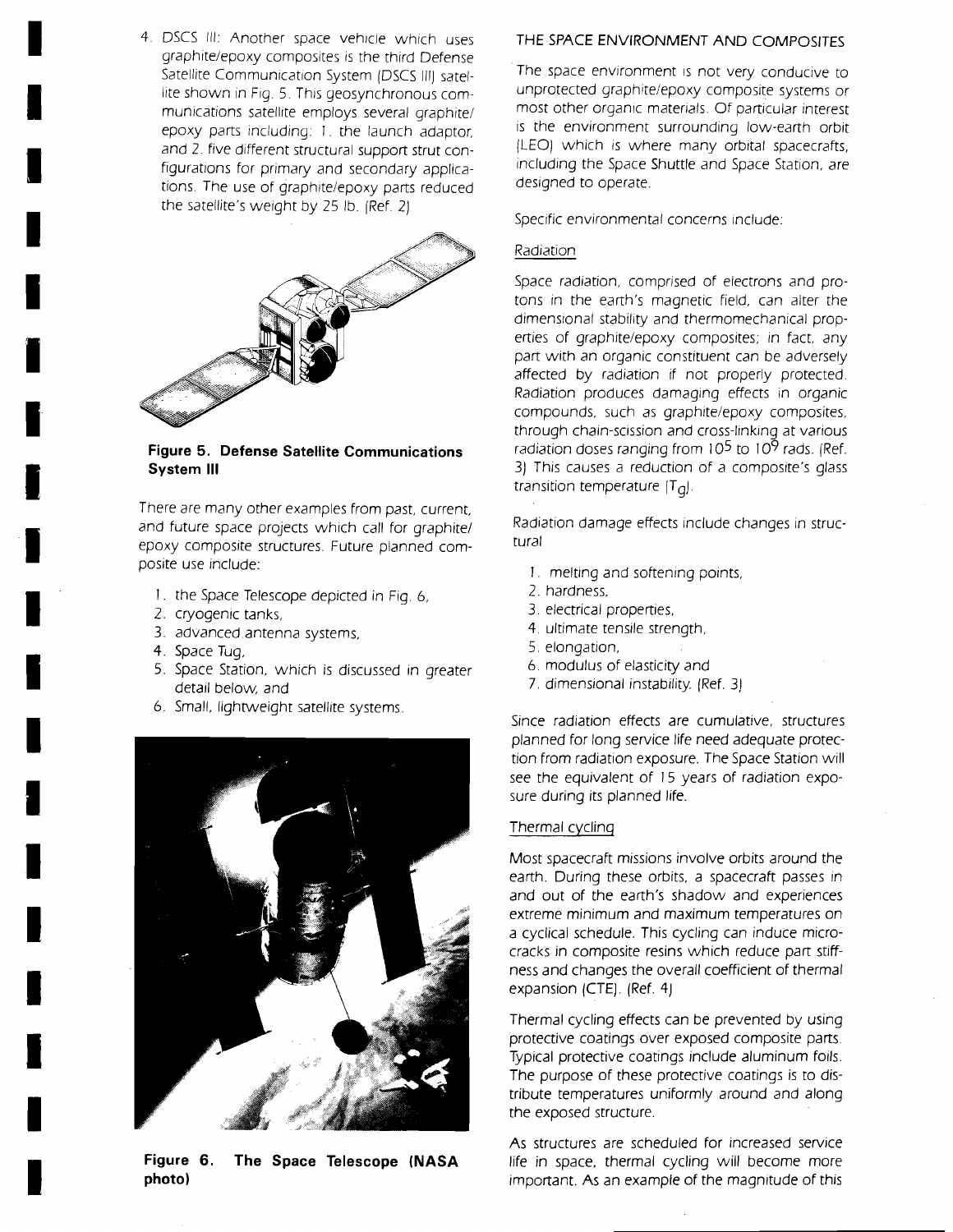cycling, the Space Station during its 30 year life will. experience 175,000 cycles. (Ref. 5)

## Atomic oxygen

Atomic oxygen is the major constituent in the LEO environment between 200 km and 500 km. It is also now considered a significant concern when spacecraft are designed for near earth applications. (Ref. 5)

The effects of atomic oxygen were observed on early Space Shuttle flights. Experiments on Space Shuttle (STS) flights 5, 8, and 4J-G showed that non-metals, including graphite/epoxy composites, are very reactive to atomic oxygen while metals are nearly unaffected, Graphite/epoxy systems react with atomic oxygen to form volatile oxides which cause the material to dissolve. Given sufficient time, atomic oxygen could completely dissolve a composite part in LEO,

Atomic oxygen degradation is so severe that one paper noted:

"For many years, the assumption was that the aspects most degrading to materials in the low earth orbital environment were ultraViolet radiation and thermal vacuum exposure. From the results of early experiments conducted on the Space Shuttle, it now appears that atomic oxygen effects will by far be more damaging." (Ref. 5)

I

I

I

I

I

I

I

I

I

I

I

I

I

I

I

I

I

I

I

To prevent damage to graphite/epoxy parts in space, LEO exposed composites need protective coatings which are non-reactive with atomic oxygen. The Space Station, for example, will require aluminum foil, probably 4 to 5 mils, over the graphite/epoxy struts used in the connecting truss. This concept is simple and economical; in addition, besides atomic oxygen, aluminum foil should provide long term protection for other environmental problems.

## **GRAPHITE/EPOXY STRUTS FOR SPACE STATION APPLICATIONS**

Earlier Space Station requirements based on the proposed dual keel rectangular truss structure, shown in Fig. 7, called for nearly 23,000 ft of graphite/epoxy struts. Updated baseline concepts, such as the version shown in Fig. 8, will require fewer struts initially, but could still be easily expanded to the earlier proposed structure.



**Figure 7, Space Station Dual Keel 5-meter Truss Configuration (NASA photo)**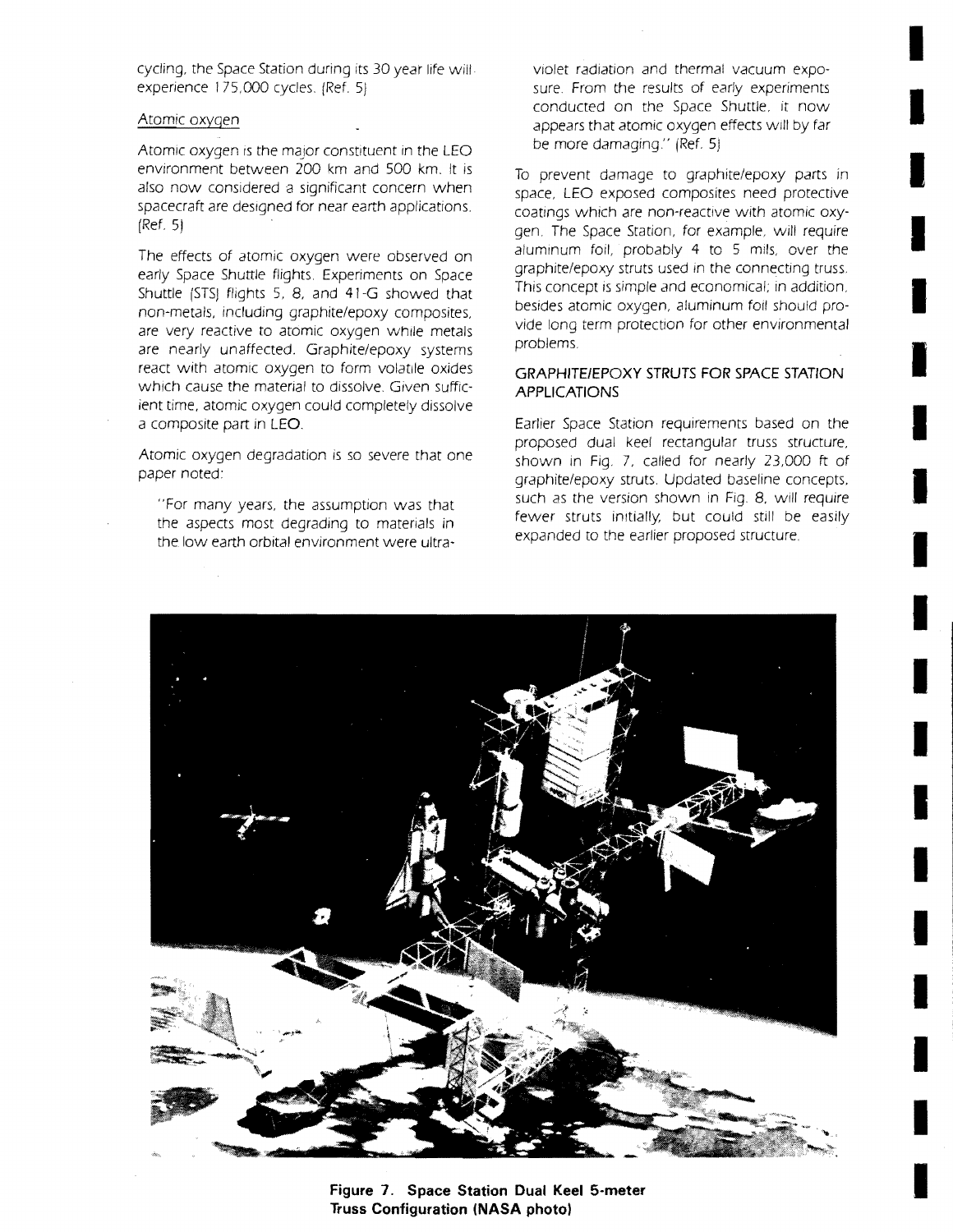

# **Figure 8. Current Space Station Phase I Baseline Design. The Horizontal Truss Will Be Made From Graphite/Epoxy Struts to Which Laboratory and Habitation Modules and Solar Panels are Attached (NASA photo)**

Selected for high stiffness, minimum thermal distortion and low weight characteristics, graphite/ epoxy components will be required to survive 30 years in low earth orbit, 250 nautical miles above the earth's surface. Construction of the Space Station is scheduled for the early to mid 1990s, 500 years after Christopher Columbus sailed to the New World.

To meet the requirements for the Space Station truss structure. a program to design, fabricate and test graphite/epoxy composite struts was implemented. Components of this program are explained below

#### Requirements

I

I

I

I

I

I

I

I

I

I

I

I

I

I

I

I

I

I

I

Major Space Station design requirements set forth in early 1985 were: (Ref. 6)

- Dimensional stability: Dimensional stability is one of two key design drivers that dictate the use of low coefficient of thermal expansion fCTE) matenals for the struts. Because of their low weight. graphite/epoxy composites are favored over metals for the truss struts. Satisfying the dimensional stability requirement ensures trouble-free assembly of the truss and maintains pointing and tracking accuracy of the on-board experiments and power generation equipment during thermal exposure.
- Axial stiffness: Axial stiffness is the other key design driver affecting the selection of materials for the Space Station truss structure. An analysis

of the overall structure's flexural (EI) and torsional  $(GJ)$  stiffness requirements leads to a design governed by longitudinal modulus  $(E_1)$ of the struts.

- Strength: Strength is not a major design factor for the Space Station struts due to the expected low operational loads. The area of most interest is the transition region between the composite strut and end fittings where the highest loads are anticipated.
- Column stability: Column stability also is a concern because of the effect end fittings have on end fixity rather than the magnitude of the loads involved.
- Age life: Age life in space is a major materials selection factor and creates concerns with the use of composites because of atomic oxygen and thermal cycling.
- Atomic oxygen: Since atomic oxygen particles degrade the epoxy in a graphite/epoxy system and thermal cycling causes microcracks to form in the epoxy due to *CTE* mismatch between the graphite fiber and epoxy resin, protective metallic coatings and "toughened" resins are necessary.
- Damage resistance and repair: Damage resistance and repair are practical requirements necessary for the low cost implementation of composites to the Space Station. Damage resistance is a function of material selection, fiber orientation and external protection.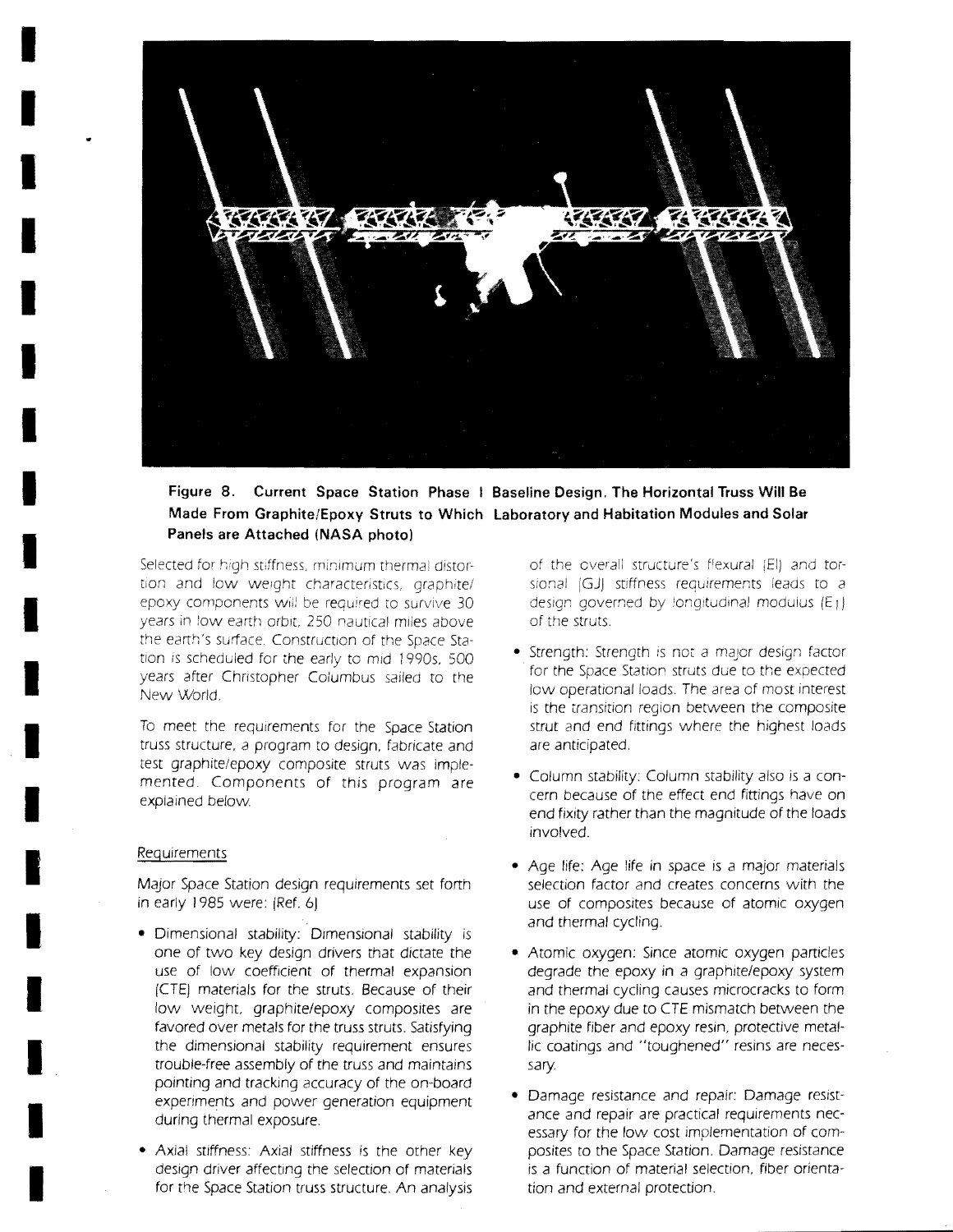#### Design and analysis

Using laminated plate theory !LPT), numerous fiber orientations and material systems were evaluated; there are a number of materials and fiber orientations which satisfy the proposed requirement with weight and cost the obvious trade-off, Sample designs are listed in Table I.

Since mechanical requirements for Space Station struts are rather straight forward, elementary hand calculations and LPT evaluations provided sufficient design and analysis information.

As composite studies continued, the issue of potential thermal cycling induced matrix microcracking required a design change. Resin microcracking occurs readily in composites with high angle cross-ply lay-ups, such as a  $[\pm 75^{\circ}m/$  $\pm$  15°Pnls combination, when exposed to the temperature extremes typical of low earth orbit. Composites with lower angle cross-ply lay-ups are less susceptible to microcracking due to lower interlaminar thermal stresses. So,  $[\pm 45^{\circ}/0^{\circ}4]$  and  $[\pm 45^\circ/\pm 15^\circ/0^\circ$  2<sub>1s</sub> lay-ups using .005 in. thick plies were selected for further studies

I

I

I

I

I

I

I

I

I

I

I

I

I

I

I

I

I

I

I

#### **Table 1**

# **SAMPLE LONGITUDINAL CTE AND MODU-LUS VALUES FOR P75/934 GRAPHITE/EPOXY TUBE DESIGNS**

| Layup                               | Ply<br>Count | <b>Ply Thickness</b><br>(in.) | CTE $\times$ 10 <sup>-6</sup><br>$(in./in.^{\circ}F)$ | <b>Modulus</b><br>(msi) |
|-------------------------------------|--------------|-------------------------------|-------------------------------------------------------|-------------------------|
| $[±75/±155]$ S                      | 24           | 0.0025                        | $-0.53$                                               | 28.4                    |
| $[±75/±152]$ S                      | 12           | 0.005                         | $-0.37$                                               | 23.2                    |
| $[± 10/± 305]$ S                    | 24           | 0.0025                        | $-1.22$                                               | 26.6                    |
| $[± 10/± 302]$ S                    | $12 \,$      | 0.005                         | $-1.22$                                               | 26.6                    |
| $[\pm 75/\pm 45$ <sub>2</sub> $]$ S | 24           | 0.0025                        | $-0.51$                                               | 25.4                    |
| $[±45/±155]$ s                      | 24           | 0.0025                        | $-0.99$                                               | 23.7                    |
| $[±45/±152]$ S                      | 12           | 0.005                         | $-0.88$                                               | 25.8                    |
| $[±45/04]$ s                        | $12 \,$      | 0.005                         | $-0.72$                                               | 27.6                    |
| $[\pm 45/\pm 15/02]$                | 12           | 0.005                         | $-0.96$                                               | 24.6                    |
|                                     |              |                               |                                                       | 88253-1C                |

#### Strut fabrication studies

A variety of fabrication methods were studied during the initial development effort, A matrix comparing the advantages and disadvantages of several fabrication methods is shown in Table 2.

- Transverse tape rolling: The selected process was transverse tape rolling because of its layup versatility. low void content and, if automated, very low cost. Ply orientations from 0° to 90° in numerous combinations and consistent void contents below .5 percent have been demonstrated using this process. This process, shown in Fig. 9, was chosen because of its outside dimensional control capability, ease of use and high quality surface finish. The machine used in this process is pictured in Fig. 10.
- Filament winding: Filament winding was not selected because it is not well suited for long struts with small diameters. Morton Thiokol studies show it is inefficient to filament Wind parts with a length/diameter ratio greater than 10 when low angle orientations (less than

 $\pm$  30°) are used due to equipment constraints. The low wind angles would be required to meet minimum CTE requirements for the struts.

- Braiding: Because of numerous fiber crossovers and the program's low void content requirements, braiding was not selected. Typically, braided parts have higher void contents and lower fiber volumes than unidirectional tape. Braided parts can range from 0 to 8 percent voids while unidirectional tape parts vary from 0 to 2 percent voids. Also, when the original fabrication trade studies were completed, high modulus fibers (above 40 msil could not be braided without considerable damage.
- Pultrusion: Pultrusion processing could net high production rates at 5 to 15ft per minute but was not selected because of high equipment costs, problems with using epoxy resins and lack of ply angle versatility.
- Convolute strut winding: As with pultrusion methods, convolute strut winding could reach high production rates but was not selected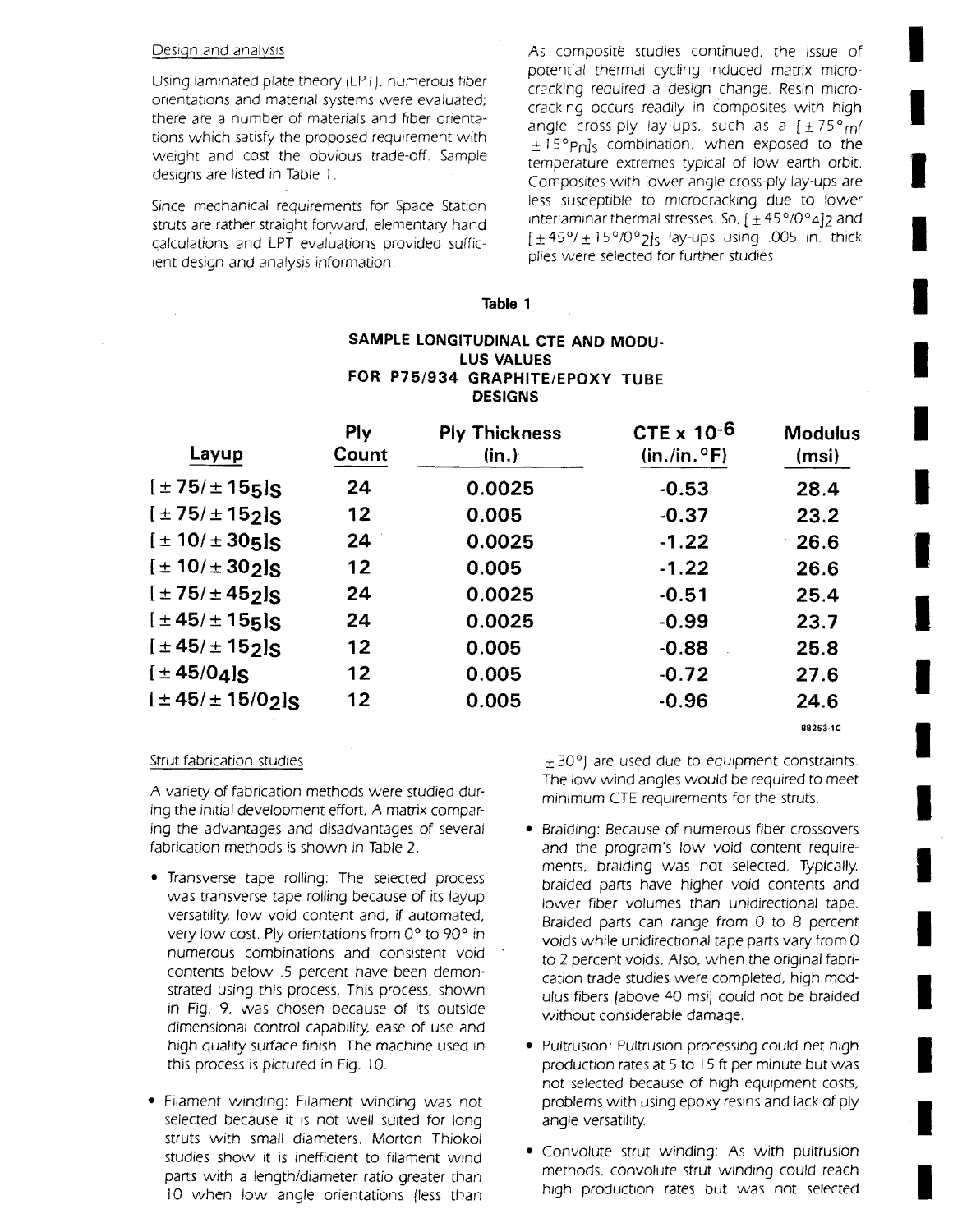Table 2

# COMPARISON OF SPACE STATION STRUT FABRICATION METHODS

|  |                         |                                                                                                                                                                                                                                                                 |                       |                           |                 |                  |                  |                | Tooling                                                     |
|--|-------------------------|-----------------------------------------------------------------------------------------------------------------------------------------------------------------------------------------------------------------------------------------------------------------|-----------------------|---------------------------|-----------------|------------------|------------------|----------------|-------------------------------------------------------------|
|  |                         |                                                                                                                                                                                                                                                                 |                       |                           |                 |                  |                  |                |                                                             |
|  |                         |                                                                                                                                                                                                                                                                 |                       |                           |                 |                  |                  |                |                                                             |
|  |                         |                                                                                                                                                                                                                                                                 |                       |                           |                 |                  |                  |                |                                                             |
|  |                         |                                                                                                                                                                                                                                                                 |                       |                           |                 |                  |                  |                |                                                             |
|  |                         |                                                                                                                                                                                                                                                                 |                       |                           |                 |                  |                  |                |                                                             |
|  |                         |                                                                                                                                                                                                                                                                 |                       |                           |                 |                  |                  |                |                                                             |
|  |                         |                                                                                                                                                                                                                                                                 |                       |                           |                 |                  |                  |                |                                                             |
|  | Favorable<br>Capability | I les régimes de la contraction de la commercial de la commercial de la commercial de la commercial de la commercial de la commercial de la commercial de la commercial de la commercial de la commercial de la commercial de<br>I le <sub>trapic</sub> a Miles | I Law Procession Cost | I Mutical Diamond Reserve | Mutrice Lengths | Straight Fileday | I Journal Bridge | Essy Overlines | I Nigh Rodoction Range<br>History Street, Maple<br>88218-1G |

2. Ability to easily apply protective overwrap materials as aluminum foil



I

I

I

I

I

I

I

I

I

I

I

I

I

I

I

I

I

I

I

1. Cut Tape Sections





7. Remove From Mold



2. Ply Tape Layers Together



5. Install Into Batch Cure Stand



8. Cut Ends to Length





9. Inspect Finished tube

Figure 9. Space Station Strut Fabrication Process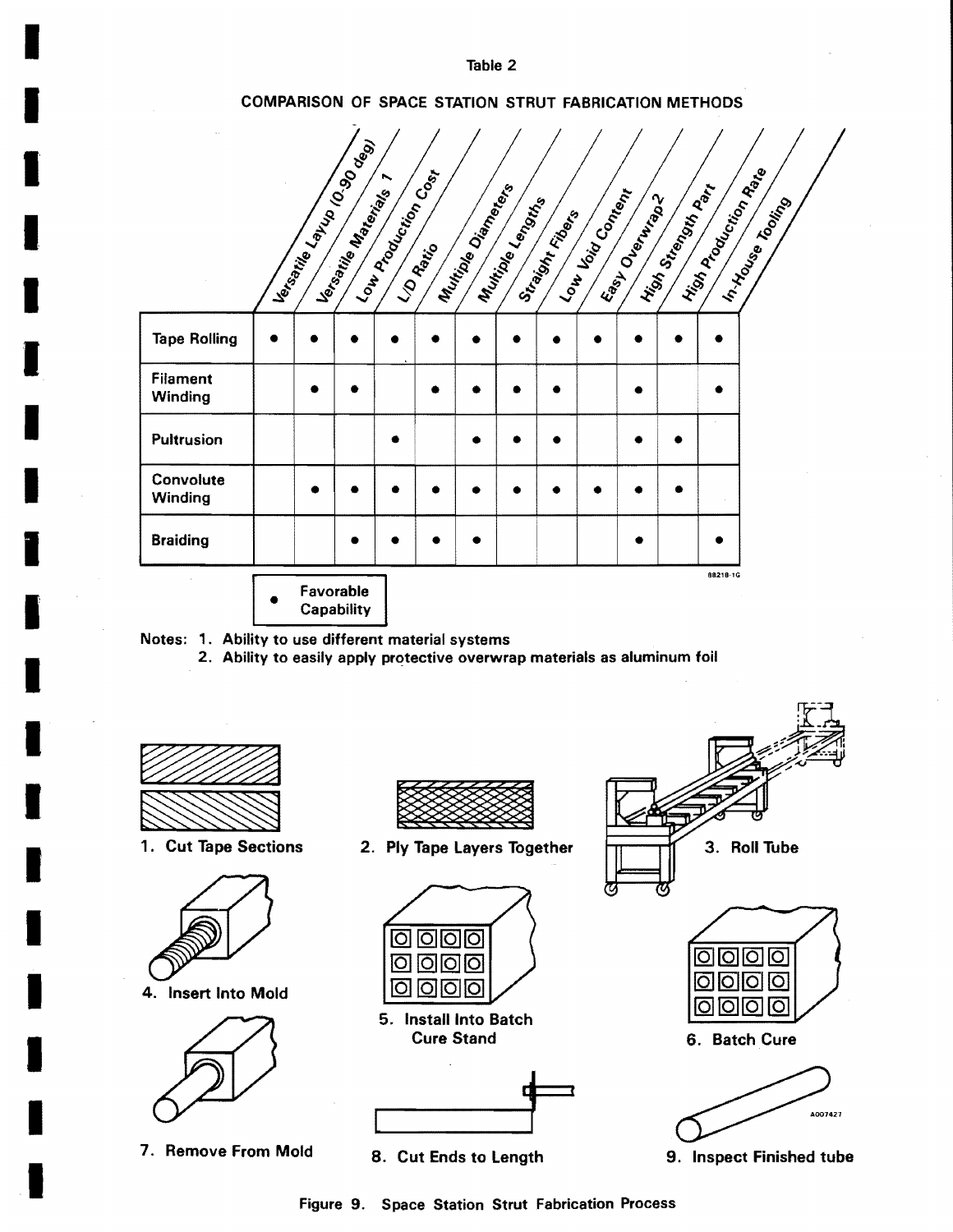

**Figure 10. Strut Rolling Machine Designed and Built By Morton Thiokol, Inc.** 

because of expensive equipment requirements. In addition, the process is not well suited for flexible fiber orientation and layup variations which is important to develop the optimum strut layup.

#### Strut fabrication process

To fabricate a Space Station, strut sheets of preimpregnated tape were cut and laid to a specific orientation as determined by the design; a sample layup is shown in Fig.  $11$ . The layup was then placed on the feed table of the strut rolling machine and fed Into the machine to be rolled up on the mandrel. The tape was then automatically pulled into the machine and rolled under controlled compaction. This process was very quick and required only a few mandrel revolutions to roll the strut

I

I

I

I

I

I

I

I

I

I

I

I

I

I

I

I

I

I

I



**Figure 11. Sample Graphite/Epoxy Tape Layup for Space Station Struts**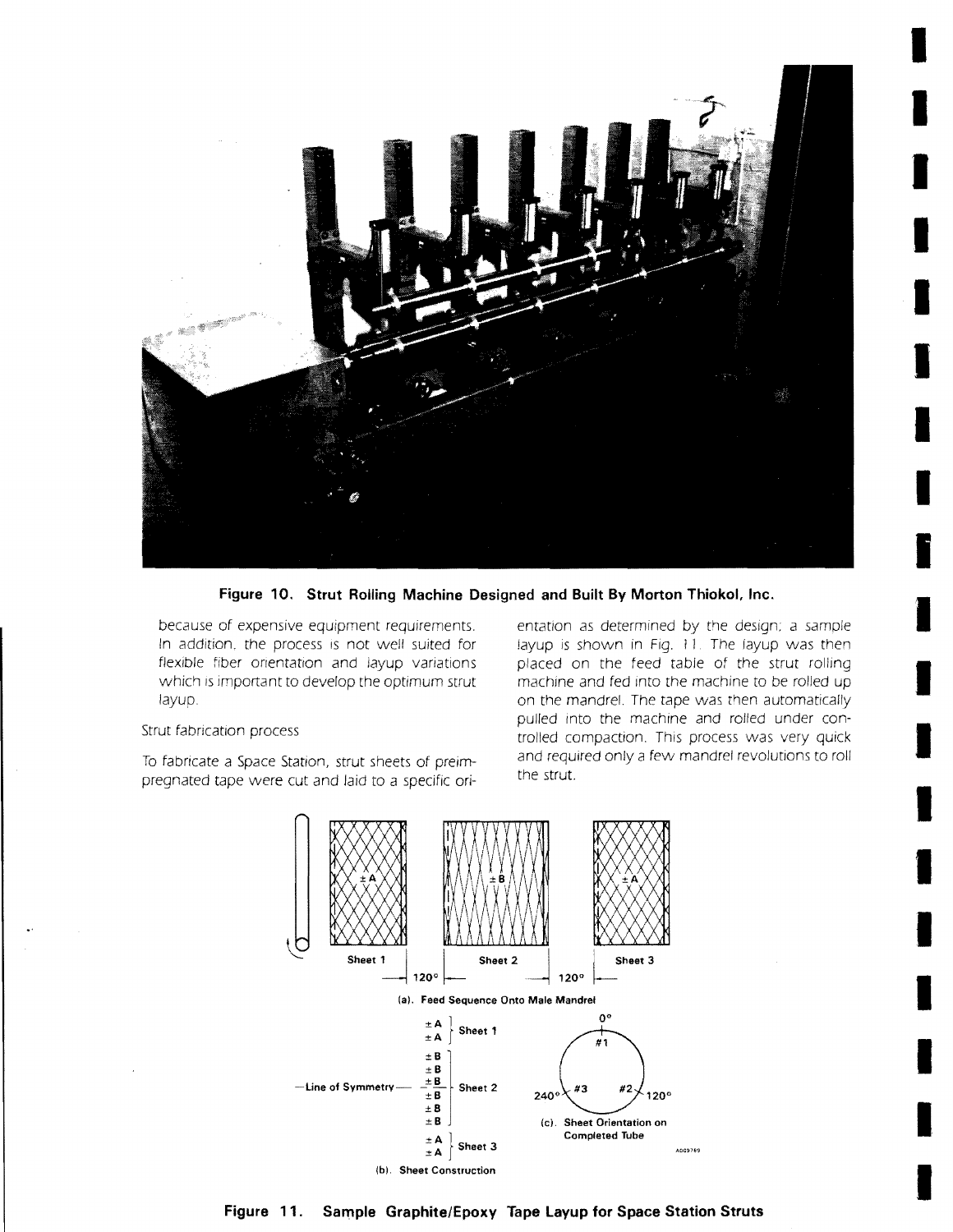The rolled strut was then placed in a female mold, stacked in a rack, and placed in an oven for curing. After cure and cool down, the strut was pulled from the mold. This was easily done by hand since the CTE difference between the mold and strut allowed for sufficient clearance.

Once the strut was removed, the ends were parted to length. Tests showed that void content was less than .5 percent with a finished straightness (per ANSI Y14.5) of less than .03 percent per 10 ft length. Additional tests measured fiber volumes of 60 percent, surface finishes of 8 rms, and outside diameter tolerance of  $\pm$  .001 in.

With co-cured protective coatings, it was possible to apply various foils to the inside and outside of a strut without additional processing. To apply an aluminum foil coating to the outside, an aluminum sheet was rolled up with the strut as the last wrap during the rolling process. It was then placed in the mold and cured. The mandrel during cure forms the foil and strut tightly together to produce a voidless bond.

Strut testing

I

I

I

I

I

I

I

I

I

I

I

I

I

I

I

I

I

I

I

Several different test programs have either been

completed or are in progress to verify the ability of graphite/epoxy struts to meet Space Station requirements. The programs are:

- Mechanical testing: Room temperature tension and compression tests were completed on 26 specimens. The maximum load used was approximately 2,500 Ib, which is typical of operational loads in an orbiting space structure and well below the strength capability of the struts. LPT design analyses determined the theoretical modulus of elasticity for each lay-up tested.
- Table 3 shows results obtained from ten [±45°/0041s and [±45°/± *15°100 21s* layups. The data, obtained from specimens made from one lot of material, slightly exceeded theoretical predictions.
- Short-term thermal cycling: In 1988, tension, compression and CTE tests are planned for short-term thermal cycled specimens. The thermal proposed tests will simulate the LEO environment 1,000 times.
- Long-term thermal cycling: Long-term thermal cycling tests will begin soon at the Center

#### **Table 3**

|                                 | <b>Test</b><br><b>Number</b> | <b>Tension</b><br><b>Modulus</b><br>(msi) | Compression<br><b>Modulus</b><br>(msi) | <b>Predicted</b><br>Modulus (msi) |
|---------------------------------|------------------------------|-------------------------------------------|----------------------------------------|-----------------------------------|
| P75S/934                        | 1                            | 24.7                                      | 23.8                                   |                                   |
| [±45°/±15°/0°2]S                |                              | 25.5                                      | 24.6                                   |                                   |
|                                 | $\frac{2}{3}$                | 26.0                                      | 25.1                                   |                                   |
|                                 | 4                            | 25.2                                      | 24.2                                   |                                   |
|                                 | 5                            | 27.7                                      | 26.7                                   | 24.6                              |
|                                 | 6                            | 26.6                                      | 25.6                                   |                                   |
|                                 | $\overline{\mathbf{z}}$      | 26.0                                      | 25.1                                   |                                   |
|                                 | 8                            | 24.7                                      | 23.9                                   |                                   |
|                                 | 9                            | 26.6                                      | 25.6                                   |                                   |
|                                 | 10                           | 26.9                                      | 25.7                                   |                                   |
|                                 | Average                      | 26.0                                      | 25.0                                   |                                   |
| P75S/934                        | 1                            | 31.8                                      | 30.7                                   |                                   |
| $[1 + 45^{\circ}/0^{\circ}4]$ S | $\mathbf 2$                  | 29.9                                      | 28.9                                   |                                   |
|                                 | 3                            | 25.9                                      | 25.0                                   |                                   |
|                                 | 4                            | 28.1                                      | 27.1                                   |                                   |
|                                 | 5                            | 28.0                                      | 27.0                                   | 27.6                              |
|                                 | 6                            | 28.8                                      | 27.9                                   |                                   |
|                                 | $\overline{7}$               | 30.1                                      | 29.1                                   |                                   |
|                                 | 8                            | 30.6                                      | 29.6                                   |                                   |
|                                 | 9                            | 33.0                                      | 31.7                                   |                                   |
|                                 | 10                           | 29.8                                      | 29.2                                   |                                   |
|                                 | Average                      | 29.6                                      | 28.6                                   |                                   |

# **COMPARISON OF TWO GRAPHITE/EPOXY STRUT DESIGN MECHANICAL TESTS**

**88253-10**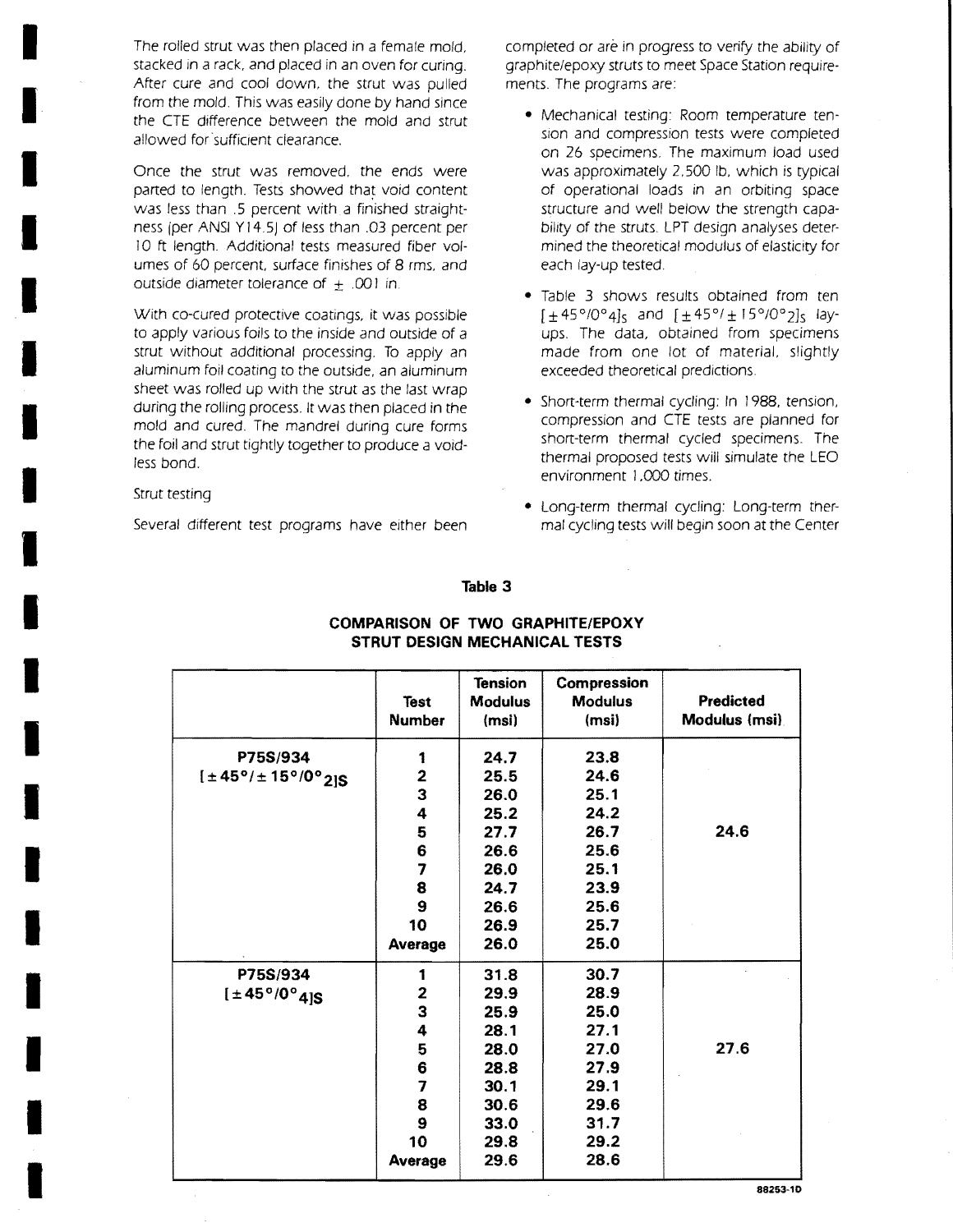for Space Engineering. Utah State University, Logan, Utah under a JOint program with Morton Thiokol, Inc. The test will subject strut samples to a  $-150^{\circ}/210^{\circ}F$  environment 10,000 times using the fixture shown in Fig. r 2.

• End fittings: Different concepts for integrating end fittings with struts during fabrication are being designed, fabricated and tested. Integrated end fittings would offer reduced fabncation cost and increased joint reliability,



## **Figure 12. Long Term Thermal Cycling Test Fixture Designed and Built at Utah State University**

## Other Strut Uses

The strut process developed for Space Station applications readily lends itself to other projects. Diameters. lengths. and layups can easily be varied depending on the design.

For example. the design, fabrication, and test experience described above has been used in developing preliminary concepts for the Deployable Mast Subsystem (OMS). The OMS, shown in Fig. 13 and designed by Astro Aerospace Corporation and Harris Corporation, uses small diameter (.5, .75. and J.O in.) graphite/epoxy struts of different lengths to build a 180 ft long tower for large space structure simulations. This deployab'e tower will be transported to and from orbit via the Soace Shuttle

I

I

I

I

I

I

I

I

I

I

I

I

I

I

I

I

I

I

I



**Figure 13. Deployable Mast Subsystem (Photo Astro Aerospace Corporation)** 

#### **SUMMARY**

The use of graphite/epoxy composite parts for space applications is already well established. USing graphite/epoxy parts for space vehicles and structures has many advantages including:

- I . critical weight savings,
- 2. improved control of thermal distortions,
- 3. increased structural stiffness.
- Spacecraft designers also must consider the severe space environment when specifying graphite/epoxy materials for their vehicles and structures. Radiation, atomic oxygen, and thermal cycling effects must be considered. Fabrication techniques do exist, however, which can easily protect graphite/epoxy material systems in the space environment.

Rolled composite struts designed for the proposed Space Station demonstrate that graphite/ epoxy material systems readily can be used to meet the program's various mechanical and environmental requirements. At the same time, the Space Station struts and the associated fabrication process could be used for other spacecraft applications.